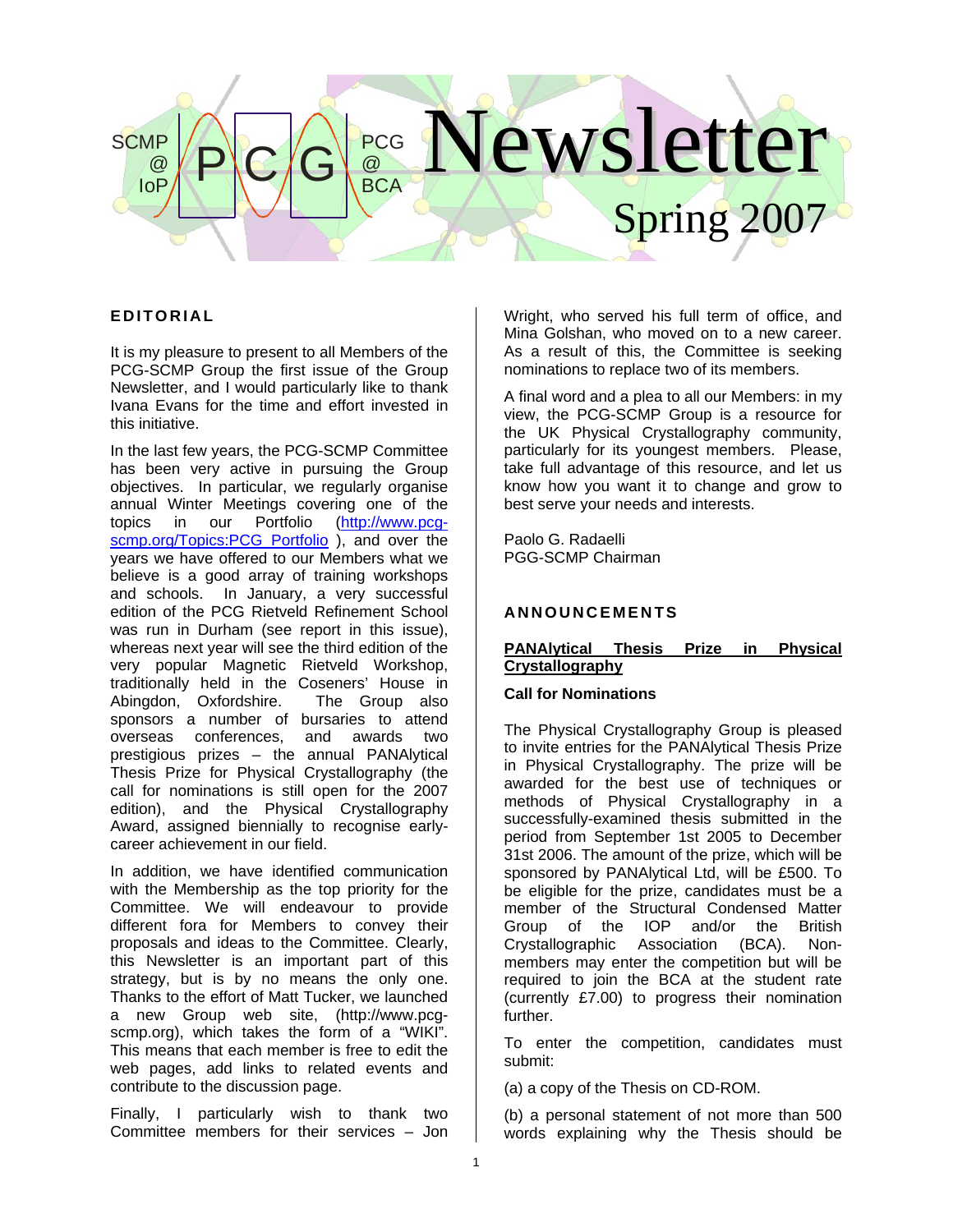considered for the prize and including a clear<br>description of the role of Physical description of the role of Crystallography (as interpreted below or otherwise) in the research.

(c) the names and contact details of two academic referees, one of whom may be the thesis supervisor, who will be able to comment on the Thesis research of the candidate.

In order for a thesis to be eligible for the award, the Physical Crystallography element must be central to the work of the thesis, which must also demonstrate a context over and above structural work for its own sake.

Nominations for the prize must be submitted to the Chair of the Physical Crystallography Group, Prof. Paolo Radaelli [\(p.g.radaelli@rl.ac.uk\)](mailto:p.g.radaelli@rl.ac.uk), by 10<sup>th</sup> of April 2007 and the prize will be awarded at the 2007 BCA Spring Meeting in Canterbury,  $17^{th}$  -19<sup>th</sup> April 2007.

# **Vacancies on the PCG-SCMP Committee**

# **Call for Nominations**

There are a number of ordinary member vacancies on the PCG-SCMP Committee. Nominations for these positions are invited and should be sent to Matt Tucker [\(m.g.tucker@rl.ac.uk](mailto:m.g.tucker@rl.ac.uk)) by 10<sup>th</sup> April 2007. They should include the name of the proposer, the name of the seconder and the nomination acceptance by the nominee, confirming his/her willingness to contribute to the Committee efforts by actively participating in BCA and PCG-SCMP meetings, meeting organisation and our educational activities.

# **FUTURE EVENTS**

# **BCA Spring Meeting, 17th-19th April 2007, Canterbury**

This year's Spring Meeting is hosted by the University of Kent at Canterbury, with "New Methods and Innovation" as its overall theme and sixteen scientific sessions scheduled to take place. In addition, the Young Crystallographers meeting will be held before, and the Sam Motherwell Symposium after the main meeting. One of the three named BCA lectures this year, the Bragg Lecture entitled "Quasi-Crystals and Non-local Assembly: A Quantum-Theory Foundations Issue", will be given by Sir Roger Penrose.

Full scientific programme and the registration details can be found at the meeting website:

# [www.crystallography-meetings.org.uk](http://www.crystallography-meetings.org.uk/)

# **The full programme of the PCG sessions**

# *PCG Keynote lecture: Tuesday 14.00-14.45*

Professor Richard Catlow (UCL) Modelling and Predicting the Structures of Complex Inorganic **Materials** 

#### *PCG/CCG New science from big facilities: Tuesday 15.15-16.45*

Chair: Jon Wright (ERSF)

Simone Techert (Max Planck Institute, Göttingen) Time-resolved X-ray Diffraction: Possibilities and Limitations for Studying Lightactivated Matter

Simon Brown (ESRF, Grenoble) Science and Instrumentation on the XMaS beamline

Richard Ibberson (ISIS) Recent Highlights and Future Opportunities for Neutron Powder Diffraction at ISIS

# *PCG Disordered materials and glasses I: Wednesday 10.15-11.45*

Chair: John Loveday (Edinburgh)

Robert Newport (Kent) The Use of Complementary Probes in the Study of Complex Glasses

Martin Wilding (Aberystwyth) High Energy X-Ray Diffraction Studies of Refractory Oxide Liquids

Adrian Barnes (Bristol) The Structure of Pure Rare Earth Aluminate Glasses, Glass Ceramics and Crystals Produced by Aerodynamic Levitation and Laser Heating.

# *PCG Computational methods in crystallography: Thursday 10.15-12.15*

Chair: Dave Allan (Edinburgh)

Carole Morrison (Edinburgh) Finding the Elusive Hydrogen Atoms - how Computational Chemistry can help

Stewart Clark (Durham) Density Functional Methods in Crystallography

Mark Johnson (ILL, Grenoble) The Role of Total Energy Calculations in Structure Determination and Related Problems

Dean Sayle (Cranfield) Ceria Nanosphere Selfassembly into Nanorods and Framework **Architectures**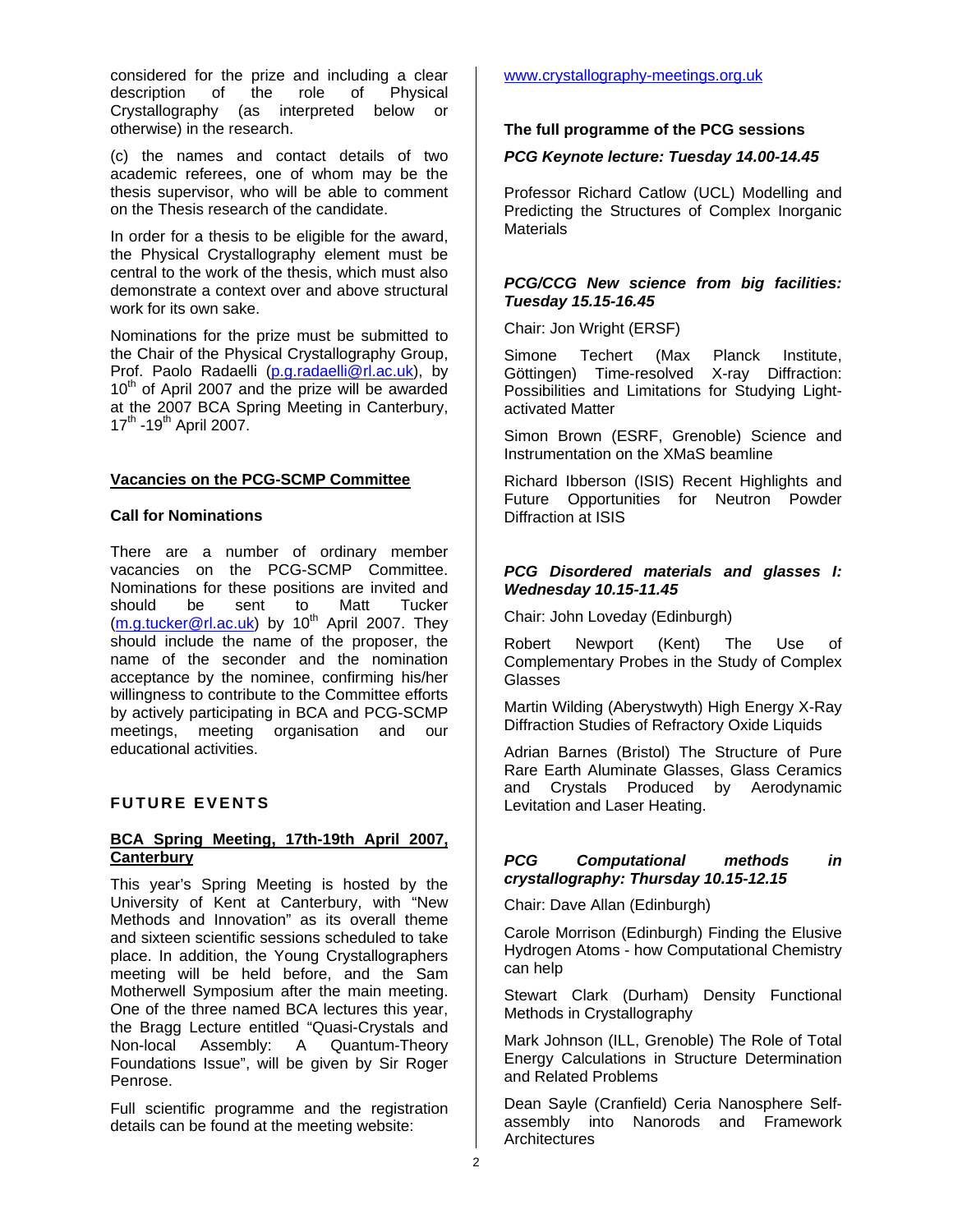# *PCG Disordered materials and glasses II: Thursday 13.30 – 15.00*

Chair: Robert Newport (Kent)

Eugene Gregoryanz, (Edinburgh) Liquid-like State of Sulphur at Megabar Pressures

Terry Willis (Oxford) Local Disordered Structure in the UO2-U4O9 System

Sylvia Mclain, (ISIS) The Structure of Biomolecules in Aqueous Solution

# **PCG AGM**

The PCG AGM will be held on Wednesday, 18<sup>th</sup> April at 13:00. Please come to the AGM (feel free to bring in your lunch!) - let your opinions and ideas be heard.

# **Developments and directions of powder**  diffraction on proteins, 22<sup>nd</sup>-23<sup>rd</sup> June 2007, **Grenoble, France**

The investigation of protein crystal structures by high-resolution powder X-ray diffraction is being established as a complementary tool to recognized single-crystal techniques. When suitable crystals are not available, a microcrystalline powder can give basic information about the crystal lattice, symmetry and crystallinity.

Recently it has been demonstrated that structure solution of small proteins can be successful using powder data via traditional and/or novel approaches.

The 2-day workshop will cover topics such as sample preparation, data-collection, strategies for data analysis, and structure validation, etc. for powders.

Workshop website can be found at:

[http://www.esrf.eu/events/conferences/PowderDi](http://www.esrf.eu/events/conferences/PowderDiffraction/) [ffraction/](http://www.esrf.eu/events/conferences/PowderDiffraction/)

# **European Conference on Neutron Scattering, 25th-29th June 2007, Lund, Sweden**

Scientific sessions at the  $4<sup>th</sup>$  ECNS will cover:

- Advanced Neutron Sources
- Neutron Instrumentation and **Techniques**
- Neutron optics and Fundamental physics
- Crystallography, Spectroscopy and **Excitations**
- Magnetism and Superconductivity
- Earth Sciences
- Thin Films and Interfaces
- Glasses and Liquids
- Soft Condensed Matter Colloids and **Polymers**
- **Life Sciences**
- Archaeology and Heritage
- Industrial and Medical Science Applications e.g. Radiography, Process Studies and Strain

Full programme can be found at the conference website at:

<http://www.ecns2007.org/>

# **Condensed Matter and Materials Physics (CMMP) conference, 11th-13th April 2007, Leicester**

CMMP 2007 starts with the Student Day on Wednesday 11th April. The meeting will feature 16 symposia, with the following themes;

- Computational Physics of Metamaterials
- Quantum Fluids and Solids
- **Spintronics**
- High Pressure Physics
- Quantum Condensed Matter
- Nano-Magnetism
- Semiconductor Transport and Devices
- **Surfaces**
- Complexity in Non-Equilibrium Statistical Physics and Beyond
- Symmetries and Novel Fluctuations in **Superconductivity**
- Semiconductor Optics
- Nano Synchrotron Radiation Science
- Ferroelectrics and Multiferroics
- Vortex Matter and Applications of **Superconductivity**
- Quantum Magnetism
- Nano Materials

More information about the conference can be found at:

[http://www.iop.org/Conferences/Forthcoming\\_Ins](http://www.iop.org/Conferences/Forthcoming_Institute_Conferences/event_6582.html) [titute\\_Conferences/event\\_6582.html](http://www.iop.org/Conferences/Forthcoming_Institute_Conferences/event_6582.html)